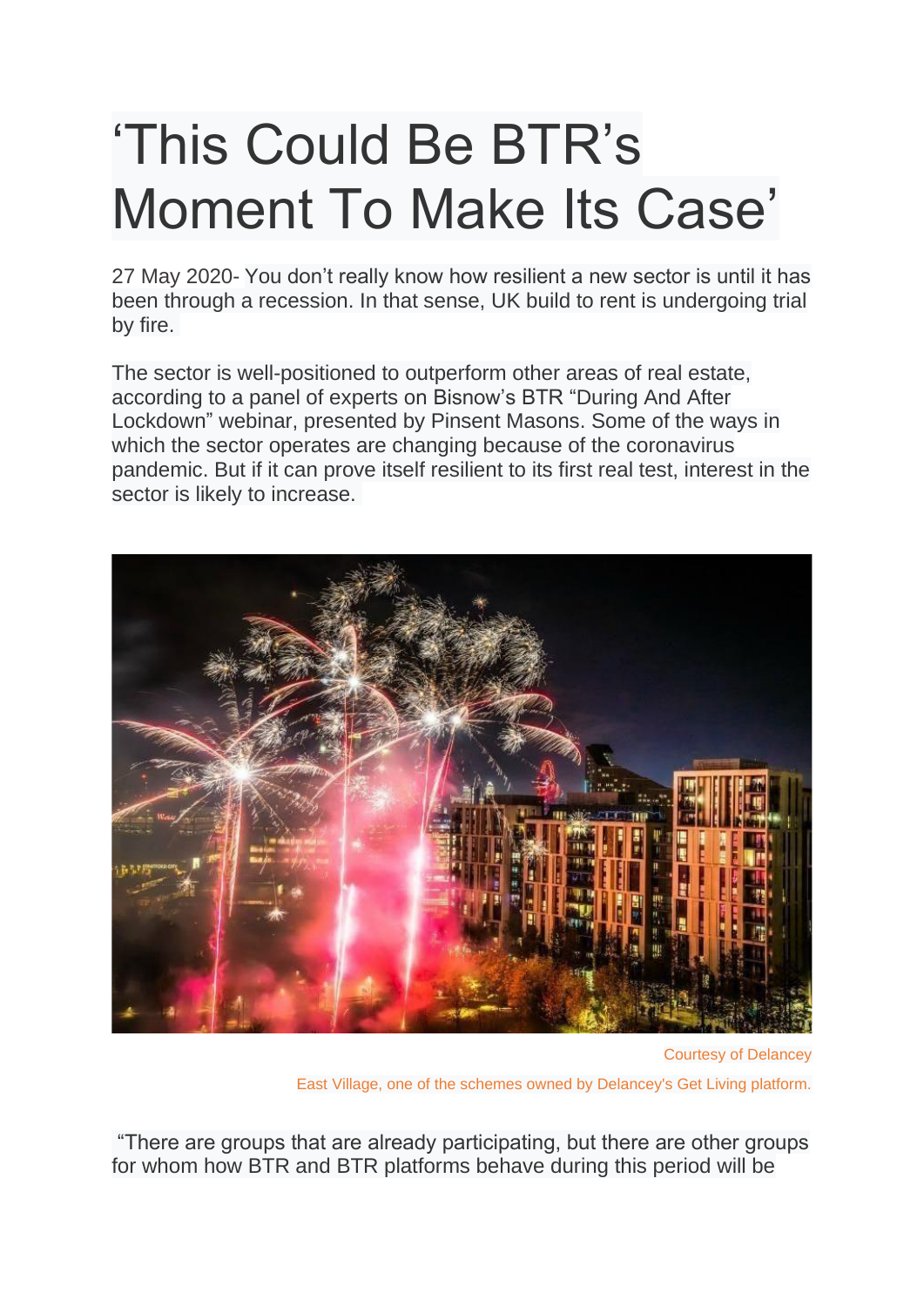really interesting," Homes England Senior Director Jennifer Murray said. "This could be the sector's moment to make its case — in terms of being a responsible landlord, in terms of the quality of what is being built compared to build for sale, and also in terms of how the investment behaves.

"One of the biggest hold backs to the sector for a lot of groups has been the relative short duration of the data we have, and if the investment holds up during this period, then that will make the case for the sector more widely."

There is little data about the resilience of the rent being paid by tenants of UK BTR, but one datapoint is Grainger, which said it collected 94% of its rent in April.

Cortland Partners Chief Investment Officer Mike Altman gave a view from the U.S., where the sector is more mature. He said the firm collected 98.3% of its May rent from the circa 60,000 units it owns or manages. He said around 2,000 of its customers had asked to be put on payment plans and pay reduced rent, equating to about 3%, but of the customers on those plans, the rent collected was 35%, so even those people struggling were paying something.

On the operational side, he said there had been a 28% slowdown in new site visits, but 57% of expiring leases were renewed in May, compared to a long-run average of 50%.

"That reduced turnover, vacancies, frictional costs, keeps occupancy where we expected and [net operating income] right in line in spite of slight collection loss due to employment issues."

It is that kind of resilient income that will help the sector continue to appeal to investors: As Murray pointed out, the number of new homes completed this year will be lower than anticipated because of the pause on construction precipitated by the coronavirus, and so the long-term imbalance between supply and demand of new homes that makes renting compelling will increase.

"Investors might think it is more attractive now on a relative basis," Get Living chief executive Rick de Blaby said. "If you are in retail you've had a rough few months. It has got to be long-term money rather than privateequity type money, but I think interest will increase."

One downside of the crisis for BTR is that the availability of debt will decrease, which will make it unviable for developers to proceed with some schemes.

He said the social strictures put in place by the virus would increase the appeal of large schemes with significant public realm of the sort it has